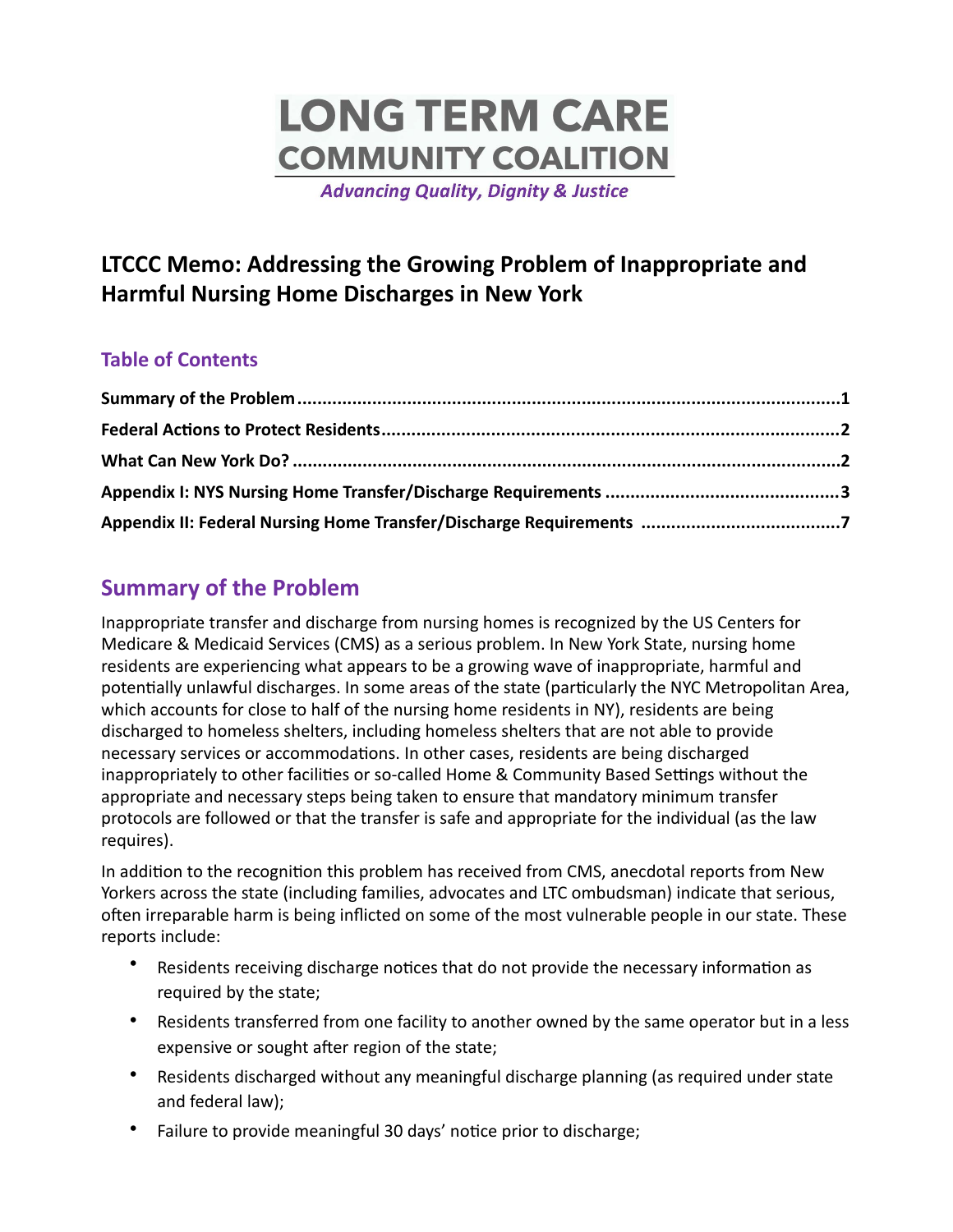- Residents discharged before they or their family can make a suitable arrangement for community care; and
- Residents discharged to homeless shelters that are not ADA compliant.

## <span id="page-1-0"></span>**Federal Actions to Protect Residents**

As noted above, the federal Centers for Medicare & Medicaid Services (CMS) has recognized that this is a significant and growing problem across the country. Over the last two years, CMS has developed and implemented policies and procedures to address this problem, including strengthening protections against inappropriate discharges and requiring that discharge notices be sent to the LTC Ombudsman Programs.

## <span id="page-1-1"></span>**What Can New York Do?**

Following are recommendations for legislative/administrative actions:

- 1. Planning Conferences. Require nursing homes to hold a planning conference 14 days prior to a transfer or discharge. We recommend that the law be structured along the lines of that which exists in Wisconsin (see Wisconsin Administrative Code, Health & Family Services, Section [132.53\(3\)\)](https://docs.legis.wisconsin.gov/code/admin_code/dhs/110/132/V/53).
- 2. **Discharge Notices**. Standardize nursing home discharge notices. This is already required of NYS adult home facilities. Notices should include contact information (including email, website and phone) for the LTC Ombudsman Program, ICAN, Aging and Disability Resource Center, Adult Protective Services and the NYS Department of Health.
- 3. **Discharge Appeals**. Establish mechanisms for resident representation in discharge appeals. Currently, the vast majority of NYS nursing home residents have no representation or access to representation when appealing a discharge.
- 4. **Monitor Discharge Notices**. The new federal Requirements for nursing homes provide for discharge notices to go to a state's Long Term Care Ombudsman Program (LTCOP). In NYS, the LTCOP has implemented this policy by having facilities send discharge notices to the local LTCOPs. In addition to the lack of capacity of the local LTCOPs to effectively monitor, evaluate, and respond to potentially inappropriate discharges, this policy does not allow for state-wide monitoring and assessment of how nursing homes, especially chain-owned facilities, are abiding by the federal and state requirements that are in place to ensure that discharges are safe. Resources should be allocated to the state LTCOP office to collect and track discharge notices and publish an annual report on its findings.
- 5. Stakeholder Education. We recommend that NYDOH award a grant of CMP funds for education of residents, families, ombudsmen and advocates on discharge rights, including the new federal protections. CMP funds are a segregated account which, upon approval from CMS, can be used for projects and activities that improve care and quality of life for nursing home residents. Thus, this is a funding stream that would have no cost to the state. CMS has explicitly indicated that these funds can be used to support and train resident and family councils. Importantly, the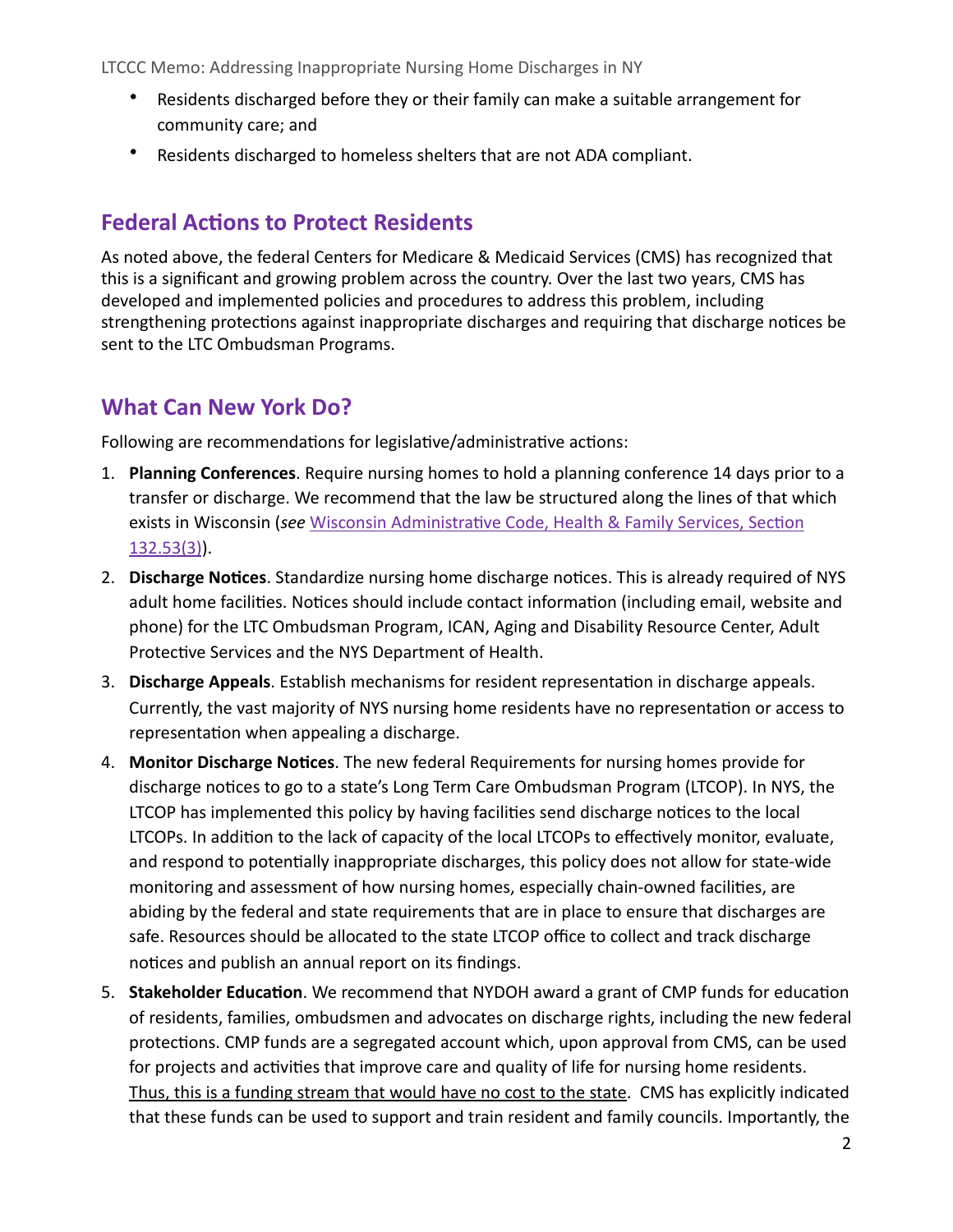funds cannot be used for services that nursing homes are already paid to provide (thus, it would not be appropriate to give these funds to nursing homes to help them comply with the federal and state discharge planning and related requirements).

6. **"SWAT" Team**. NYDOH should establish a team (or designate staff) and furnish it with the tactical skills and resources to function, essentially, as a SWAT team to ensure that complaints about involuntary discharges are addressed in an effective and timely manner and to monitor for systemic problems. Now that NY has moved to mandatory managed LTC, this would be a valuable way for DOH to reallocate personnel and resources that were previously dedicated to other tasks, such as handling rate appeals. The reallocation of these agency resources to improve resident protections was proposed by DOH when plans to move to managed care (and provide the industry a "Universal Settlement") were first announced.

# <span id="page-2-0"></span>**Appendix I: NYS Nursing Home Transfer/Discharge Requirements**

## https://regs.health.ny.gov/content/section-4153-residents-rights

#### Excerpt:

*With* regard to the assurance of equal access to quality care, the facility shall establish and *maintain identical policies and practices regarding transfer, discharge and the provision of all* required services for all individuals regardless of source of payment.

Full Text on Transfer/Discharge:

(h) Transfer and discharge rights. Transfer and discharge shall include movement of a resident to a bed outside of the certified facility whether that bed is in the same physical plant or not. Transfer and discharge shall not refer to movement of a resident to a bed within the same certified facility, and does not include transfer or discharge made in compliance with a request by the resident, the resident's legal representative or health care agent, as evidenced by a signed and dated written statement, or those that occur due to incarceration of the resident.

(1) With regard to the transfer or discharge of residents, the facility shall:

(i) permit each resident to remain in the facility, and not transfer or discharge the resident from the facility unless such transfer or discharge is made in recognition of the resident's rights to receive considerate and respectful care, to receive necessary care and services, and to participate in the development of the comprehensive care plan and in recognition of the rights of other residents in the facility.

(a) The resident may be transferred only when the interdisciplinary care team, in consultation with the resident or the resident's designated representative, determines that:

(1) the transfer or discharge is necessary for the resident's welfare and the resident's needs cannot be met after reasonable attempts at accommodation in the facility;

(2) the transfer or discharge is appropriate because the resident's health has improved sufficiently so the resident no longer needs the services provided by the facility;

(3) the safety of individuals in the facility is endangered; or

(4) The health of individuals in the facility is endangered;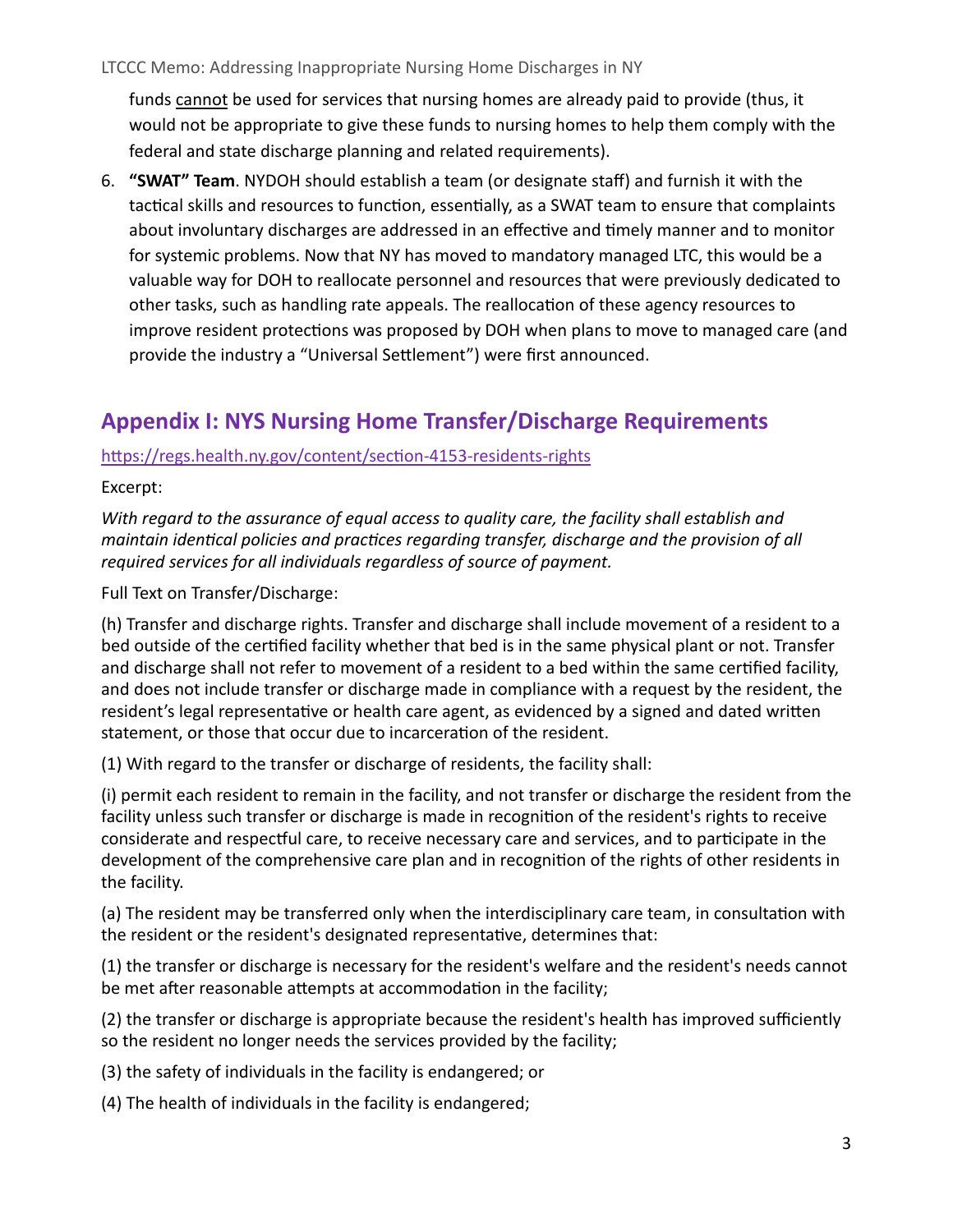(b) Transfer and discharge shall also be permissible when the resident has failed, after reasonable and appropriate notice, to pay for (or to have paid under Medicare, Medicaid or third party insurance) a stay at the facility. For a resident who becomes eligible for Medicaid after admission to a facility, the facility may charge a resident only allowable charges under Medicaid. Such transfer or discharge shall be permissible only if a charge is not in dispute, no appeal of a denial of benefits is pending, or funds for payment are actually available and the resident refuses to cooperate with the facility in obtaining the funds.

(c) Transfer or discharge shall also be permissible when the facility discontinues operation and has received approval of its plan of closure in accordance with subdivision (i) of Section 401.3 of this Subchapter. 

(ii) ensure complete documentation in the resident's clinical record when the facility transfers or discharges a resident under any of the circumstances specified in subparagraph (i) of this paragraph. The documentation shall be made by:

(a) the resident's physician and, as appropriate, interdisciplinary care team, when transfer or discharge is necessary under subclause  $(1)$  or  $(2)$  of clause  $(a)$  of subparagraph  $(i)$  of this paragraph; and 

(b) a physician when transfer or discharge is necessary due to the endangerment of the health of other individuals in the facility under subclause (3) of clause (a) of subparagraph (i) of this paragraph; 

(iii) before it transfers or discharges a resident:

(a) notify the resident and designated representative, if any, and, if known, family member of the resident of the transfer or discharge and the reasons for the move in writing and in a language and manner the resident and/or family member understand;

(b) record the reasons in the resident's clinical record; and

(c) include in the notice the items described in subparagraph  $(v)$  of this paragraph;

(iv) provide the notice of transfer or discharge required under subparagraph (iii) of this paragraph at least 30 days before the resident is transferred or discharged, except that notice shall be given as soon as practicable before transfer or discharge, but no later than the date on which a determination was made to transfer or discharge the resident, under the following circumstances:

(a) the safety of individuals in the facility would be endangered;

(b) the health of individuals in the facility would be endangered;

(c) the resident's health improves sufficiently to allow a more immediate transfer or discharge;

(d) an immediate transfer or discharge is required by the resident's urgent medical needs;

(e) the transfer or discharge is the result of a change in the level of medical care prescribed by the resident's physician; or

(f) the resident has not resided in facility for 30 days.

(v) include in the written notice specified in subparagraph (iii) of this paragraph the following:

(a) The reason for transfer or discharge;

(b) The specific regulations that support, or the change in Federal or State law that requires, the action;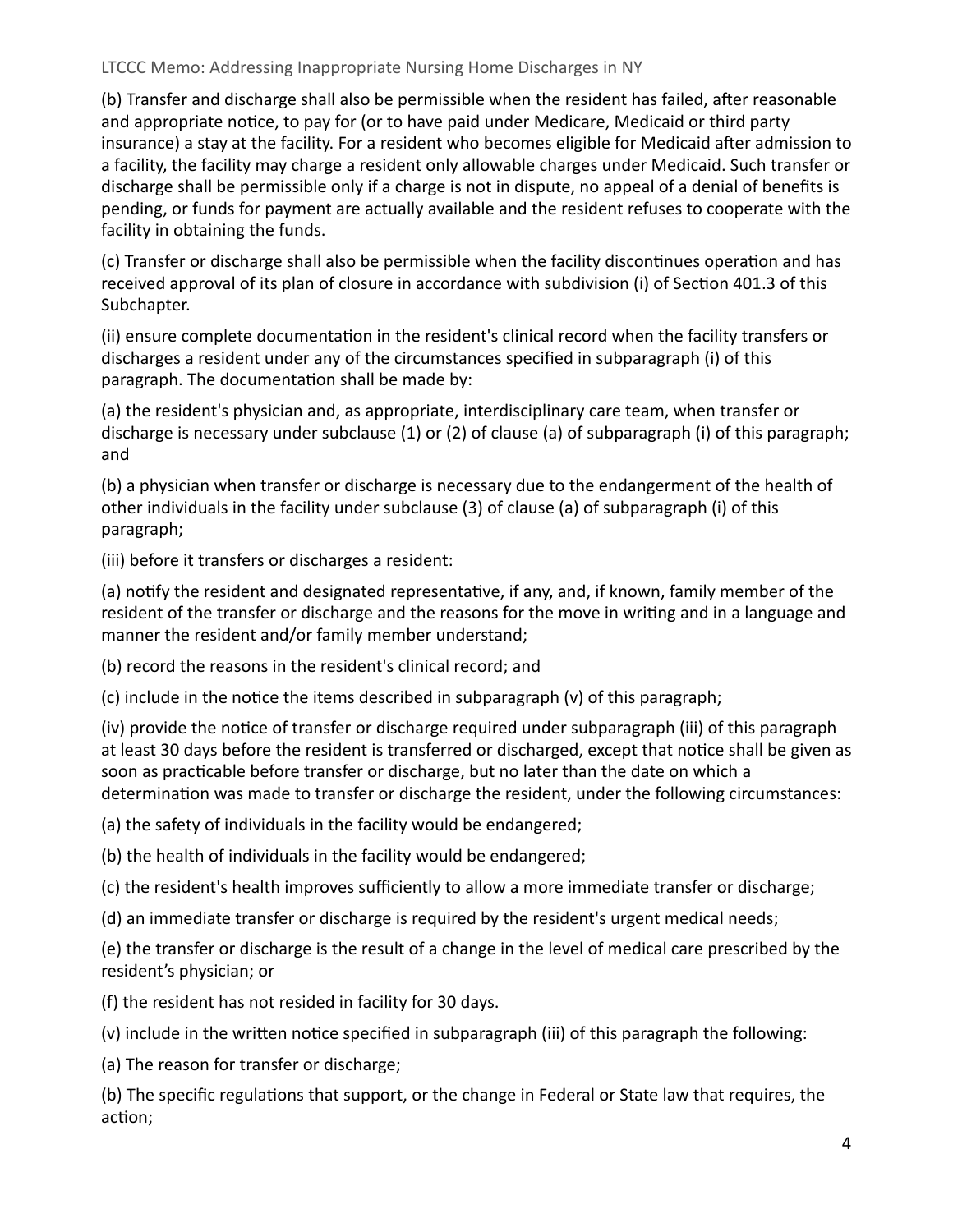(c) The effective date of transfer or discharge;

(d) The location to which the resident will be transferred or discharged;

(e) a statement that the resident has the right to appeal the action to the State Department of Health, which includes:

(1) an explanation of the individual's right to request an evidentiary hearing appealing the decision;

(2) the method by which an appeal may be obtained;

(3) in cases of an action based on a change in law, an explanation of the circumstances under which an appeal will be granted;

(4) an explanation that the resident may remain in the facility (except in cases of imminent danger) pending the appeal decision if the request for an appeal is made within 15 days of the date the resident received the notice of transfer/discharge;

(5) in cases of residents discharged/transferred due to imminent danger, a statement that the resident may return to the first available bed if he or she prevails at the hearing on appeal; and

(6) a statement that the resident may represent him or herself or use legal counsel, a relative, a friend, or other spokesman;

(f) the name, address and telephone number of the State long term care ombudsman;

 $(g)$  for nursing facility residents with developmental disabilities, the mailing address and telephone number of the agency responsible for the protection and advocacy of developmentally disabled individuals established under Part C of the Developmental Disabilities Assistance and Bill of Rights Act; 

(h) for nursing facility residents who are mentally ill, the mailing address and telephone number of the agency responsible for the protection and advocacy of mentally ill individuals established under the Protection and Advocacy for Mentally Ill Individuals Act;

(vi) provide sufficient preparation and orientation to residents to ensure safe and orderly transfer or discharge from the facility in the form of a discharge plan which addresses the medical needs of the resident and how these will be met after discharge, and provide a discharge summary pursuant to section 415.11, subdivision (d) of this Title; and

(vii) permit the resident, their legal representative or health care agent the opportunity to participate in deciding where the resident will reside after discharge from the facility.

(2) The department shall grant an opportunity for a hearing to any resident who requests it because he or she believes the facility has erroneously determined that he or she must be transferred or discharged in accordance with the following:

(i) the resident has the right to:

(a) request a hearing to appeal the transfer or discharge notice at any time within 60 days from the date the notice of transfer or discharge is received by the resident;

(b) remain in the facility pending an appeal determination if the appeal request is made within 15 days of the date of receipt of the transfer or discharge notice;

(c) a post-transfer/discharge appeal determination if the resident did not request an appeal determination within 15 days of the date of receipt of the transfer or discharge notice;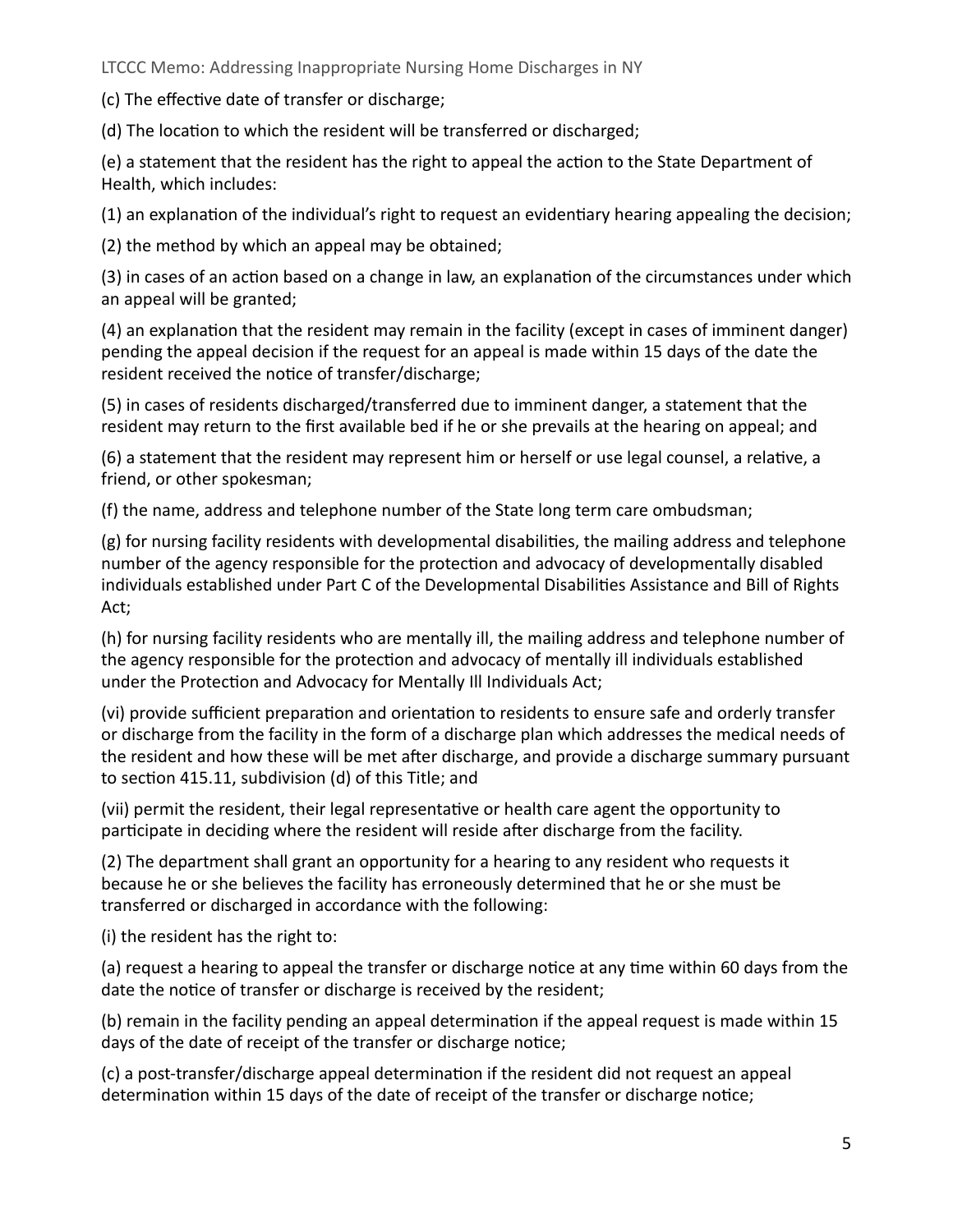(d) return to the facility to the first available semi-private bed if the resident wins the appeal, prior to admitting any other person to the facility; and

(e) represent him or herself, or use legal counsel, a relative, a friend or other spokesman.

(ii) The resident or the resident's representative as described in  $(2)(i)(e)$  of this paragraph must be given the opportunity to:

(a) examine at a reasonable time before the date of the hearing, at the facility, and during the hearing, at the place of the hearing:

(1) the contents of the resident's file including his/her medical records; and

(2) all documents and records to be used by the facility at the hearing on appeal;

(b) bring witnesses;

(c) establish all pertinent facts and circumstances;

(d) present an argument without undue interference; and

(e) question or refute any testimony or evidence, including the opportunity to confront and crossexamine adverse witnesses.

(iii) All hearings must be conducted in accordance with Article 3 of the State Administrative Procedure Act, and in accordance with the following:

(a) the presiding officer shall have the power to obtain medical assessments and psychosocial consultations, and the authority to issue subpoenas;

(b) the nursing home shall have the burden of proof that the discharge or transfer is/was necessary and the discharge plan appropriate;

(c) an administrative hearing must be scheduled within 90 days from the date of the request for a hearing on appeal; and

(d) the parties must be notified in writing of the decision and provided information on the right to seek review of the decision, if review is available.

(3) The facility shall establish and implement a bed-hold policy and a readmission policy that reflect at least the following:

(i) At the time of admission and again at the time of transfer for any reason, the facility shall verbally inform and provide written information to the resident and the designated representative that specifies:

(a) the duration of the bed-hold policy during which the resident is permitted to return and resume residence in the facility; and

(b) the facility's policies regarding bed-hold periods, which must be consistent with subparagraph (iii) of this paragraph, permitting a resident to return.

(ii) At the time of transfer of a resident for hospitalization or for therapeutic leave, a nursing home shall provide written notice to the resident and the designated representative, which specifies the duration of the bed-hold policy described in subparagraph (i) of this paragraph.

(iii) A nursing home shall establish and follow a written policy under which a resident whose hospitalization or therapeutic leave exceeds the bed hold period is readmitted to the facility immediately upon the first availability of a bed in a semi-private room if the resident: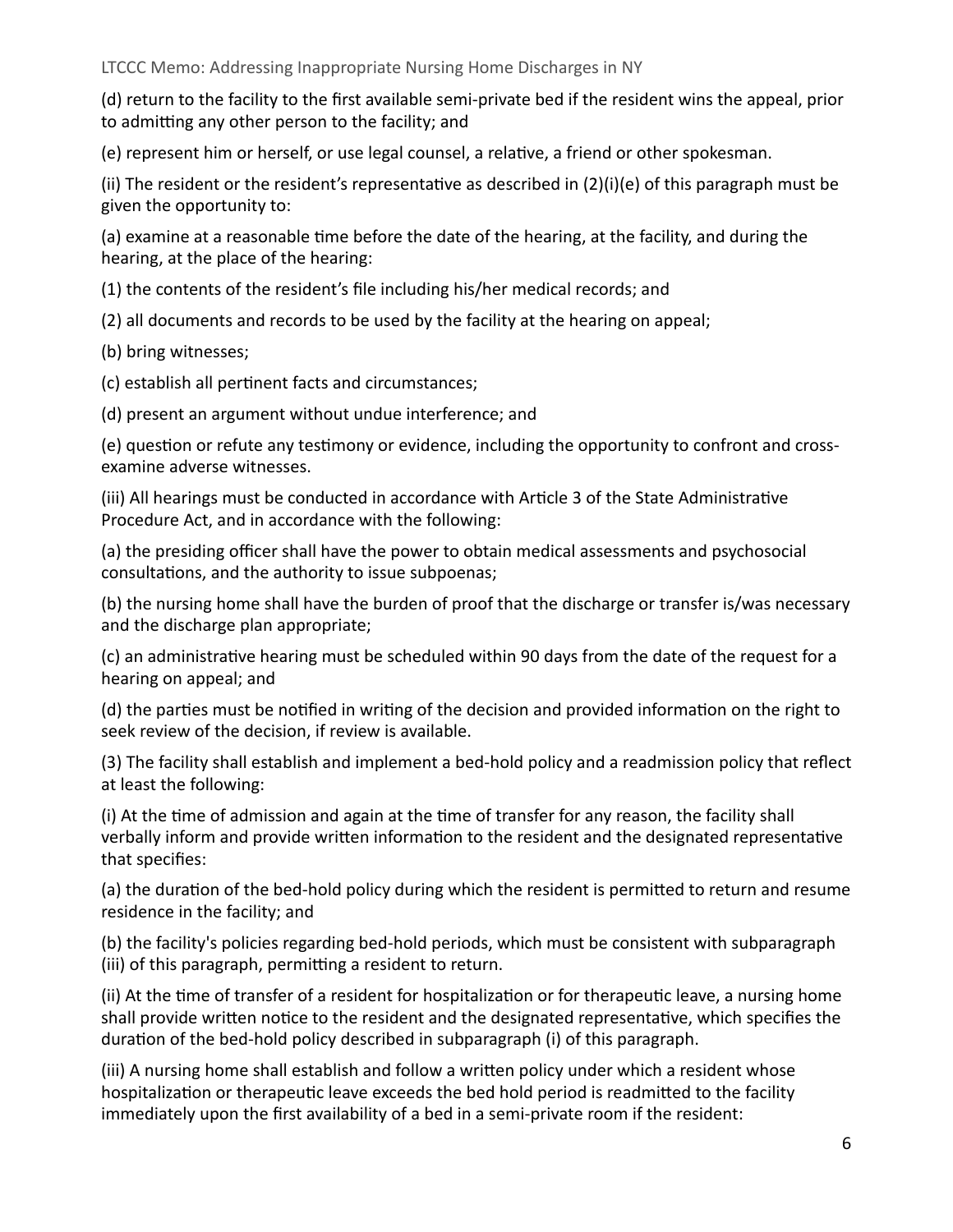(a) requires the services provided by the facility; and

(b) is eligible for Medicaid nursing home services.

(iv) A nursing home shall establish and follow a written policy under which a resident who has resided in the nursing home for 30 days or more and who has been hospitalized or who has been transferred or discharged on therapeutic leave without being given a bed-hold is readmitted to the facility immediately upon the first availability of a bed in a semi-private room if the resident:

(a) requires the services provided by the facility; and

(b) is eligible for Medicaid nursing home services

(4) With regard to the assurance of equal access to quality care, the facility shall establish and maintain identical policies and practices regarding transfer, discharge and the provision of all required services for all individuals regardless of source of payment.

# <span id="page-6-0"></span>**Appendix II: Federal Nursing Home Transfer/Discharge Requirements**

## Transfer & Discharge Protections [42 CFR 483.15(c), F-622]

The facility must permit each resident to remain in the facility, and not transfer or discharge the *resident from the facility unless:* 

- a. The transfer or discharge is necessary for the resident's welfare and the resident's needs cannot *be met in the facility;*
- b. The transfer or discharge is appropriate because the resident's health has improved sufficiently so the resident no longer needs the services provided by the facility;
- c. The safety of individuals in the facility is endangered due to the clinical or behavioral status of the resident;
- d. The health of individuals in the facility would otherwise be endangered;
- *e.* The resident has failed, after reasonable and appropriate notice, to pay for (or to have paid *under Medicare or Medicaid)* a stay at the facility;
- *f.* The facility ceases to operate.

## **Right to Appeal**

*The facility* may not transfer or discharge the resident while the appeal is pending... unless the failure to discharge or transfer would endanger the health or safety of the resident or other individuals in the *facility.* The *facility must document the danger that failure to transfer or discharge would pose.* [See <http://ltcombudsman.org/issues/transfer-discharge#what> for more information.]

## **Documentation Required**

*When* the facility transfers or discharges a resident under any of the circumstances specified [above]…, the facility must ensure that the transfer or discharge is documented in the resident's *medical record and appropriate information is communicated to the receiving health care institution or provider.* 

*Documentation in the resident's medical record must include:*